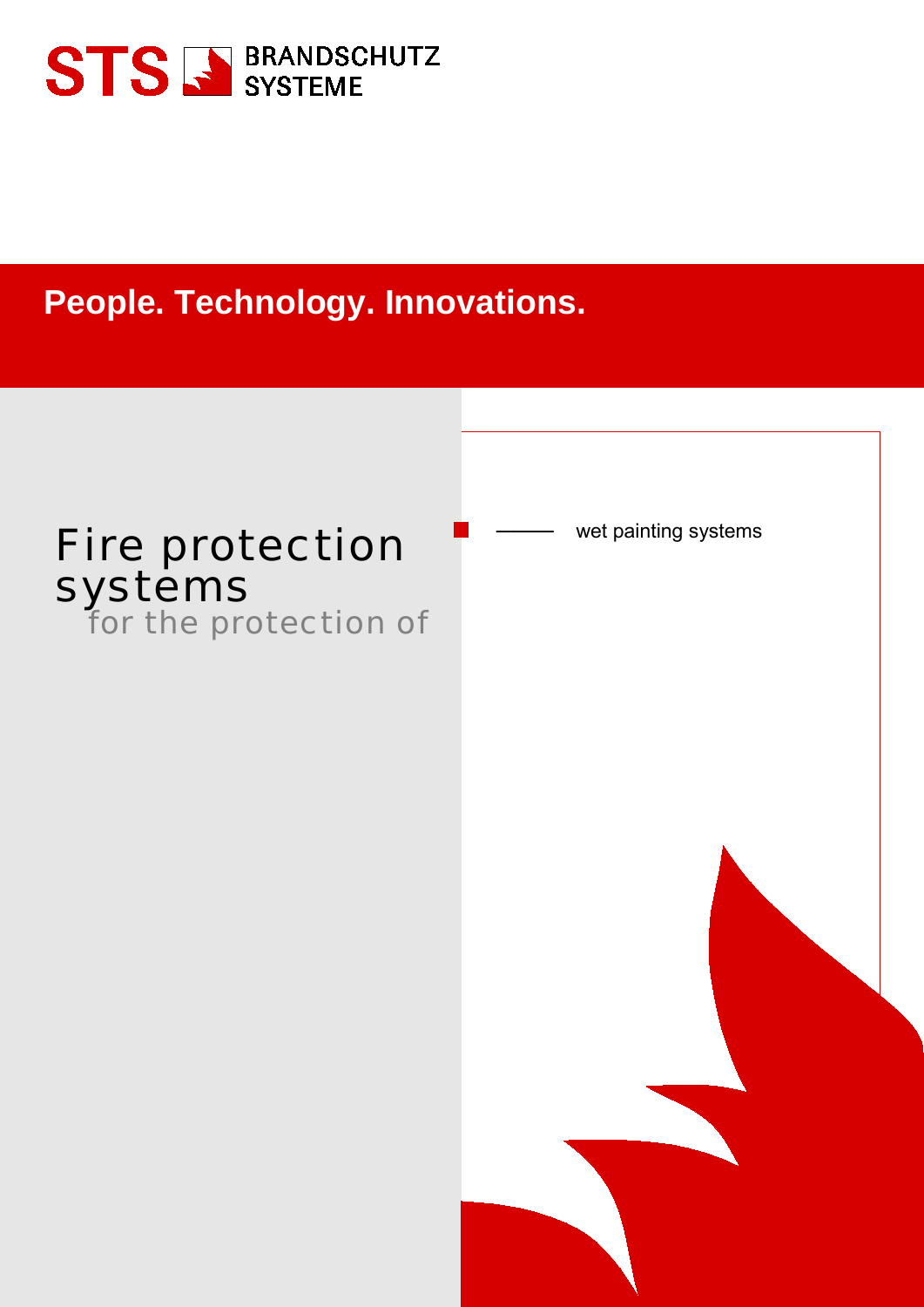# **STS SE BRANDSCHUTZ**

## **Application Protection**

Electrostatic painting means working with combustible and explosive materials. Some of the most important dangers are

- п The danger of fire of the electrostatically charged paint in the application area between the bell/ gun and the workpiece.
- The danger of fire through remains of paint in the spray booth and filters, especially if different paints are being handled can lead to reactions.
- The danger of fire through remains of paint in separating and drying filter elements.
- The danger of fire in cavities such as cladded tripods of portal systems, cladded supply lines and colour change housing of side and roof machines.
- Ignition of paint remains through operating error, through mechanical or electrical malfunction during operation of the spray booth.

These existing risks must be recognised and already included in the plant planning stage.

### **Dangers Requirements**

Requirements consisting of the following standards, amongst others

- EN 50176:2010 Stationary equipment for electrostatic coatings with flammable fluid coating materials
	- EN 12215:2010 Coating systems –spray booths for fluid or
		- ganic coating materials

Electrostatic coating systems must be equipped with a property protection extinguishing system and a room protection system for the booths. This requirement can be realised with an autonomous property protection system or a 2-stage extinguishing system.



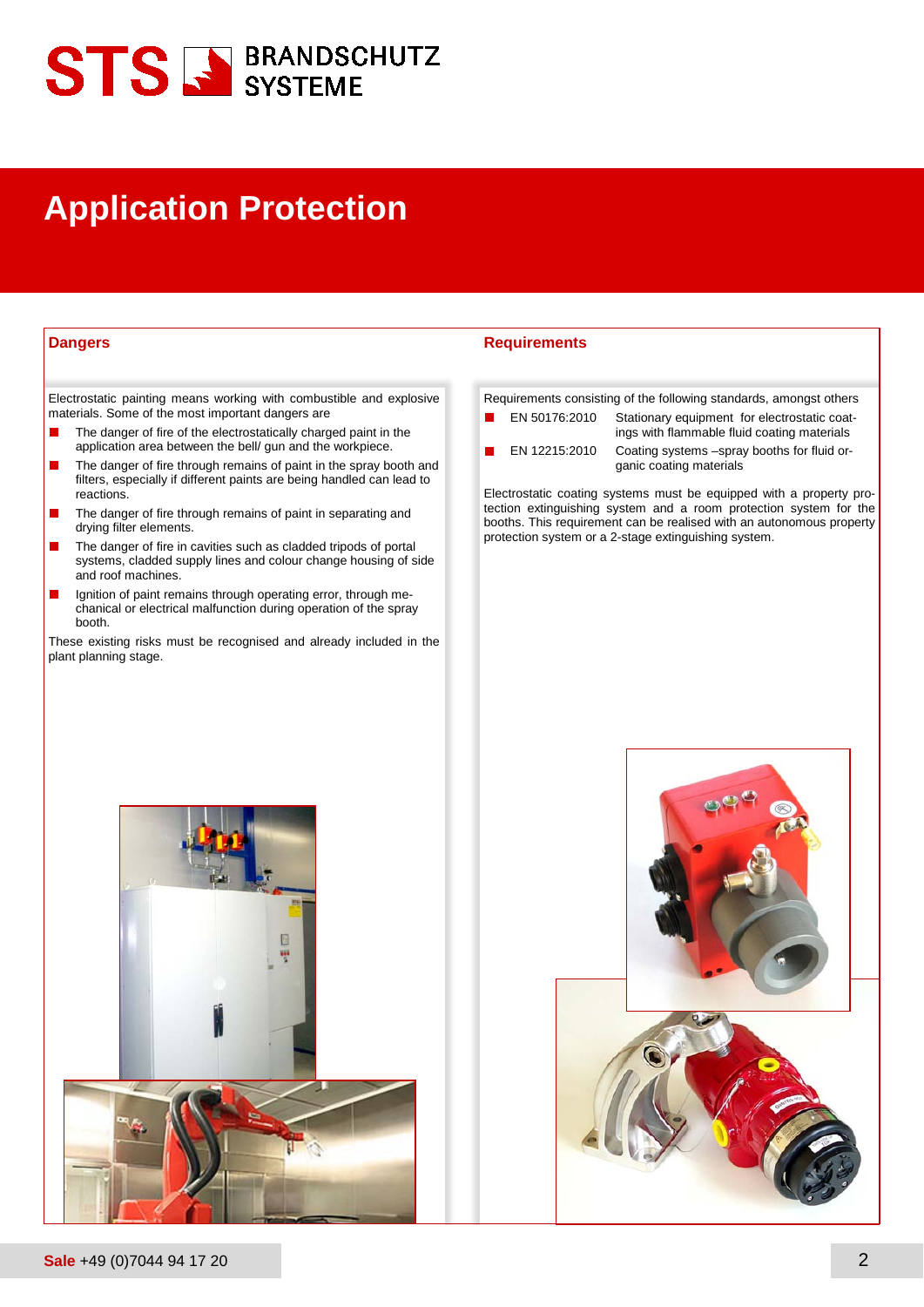### **Application protection (Property protection extinguishing system)**

#### **Fire detection application protection**

The coating booths are monitored by IR/UV flame detectors $\mathbf{0}$ . The flame detectors are attached inside or outside of the coating booths and are approved for the defined Ex-Zone. The flame detectors recognise a flame in less than one second. To protect the detection unit from deposits, the flame detectors are sometimes equipped with the possibility of visual monitoring and can be equipped with an air purging fixture.

In special cases, other types of detectors can also be used. All extinguishing systems are equipped with manual triggers (pushbutton  $d$ etectors) $\dot{Q}$ .

### **Control**

On recognition of a fire or when actuating the manual trigger $\bigcirc$ , the personnel are alarmed $\bullet$ , the application protection $\bullet$  activated and the paint feed as well as the supply air and exhaust system switched  $off$ .

If the fire is not successfully extinguished, flooding of the spray booth (protected areas) must take place.

### **Extinguishing application protection**

In the case of application protection $\bullet$ , the supply of extinguishing agent is fed without delay via a pressure reducing unit into the piping network. It is then fed into the working ducts of the application via an OR valve $\bullet$  without causing any danger to people as a rule. The quantity of solvent is calculated in a way that there is sufficient extinguishing agent for several intermittent extinguishing procedures.

Carbon dioxide  $(CO<sub>2</sub>)$  is used as an extinguishing agent. The extinguishing agent is stored in high pressure steel bottles. The size and number of bottles depends on the particular need. The maximum filling weight per extinguishing agent cylinder amounts to 50 kg. The filling is monitored automatically by an integrated electronic measuring system. When an adjustable minimum filling level is reached, an optical display is shown on the unit and a message is sent to the controller. Refilling during application protection is only necessary if this is indicated by the automatic filling level monitor.

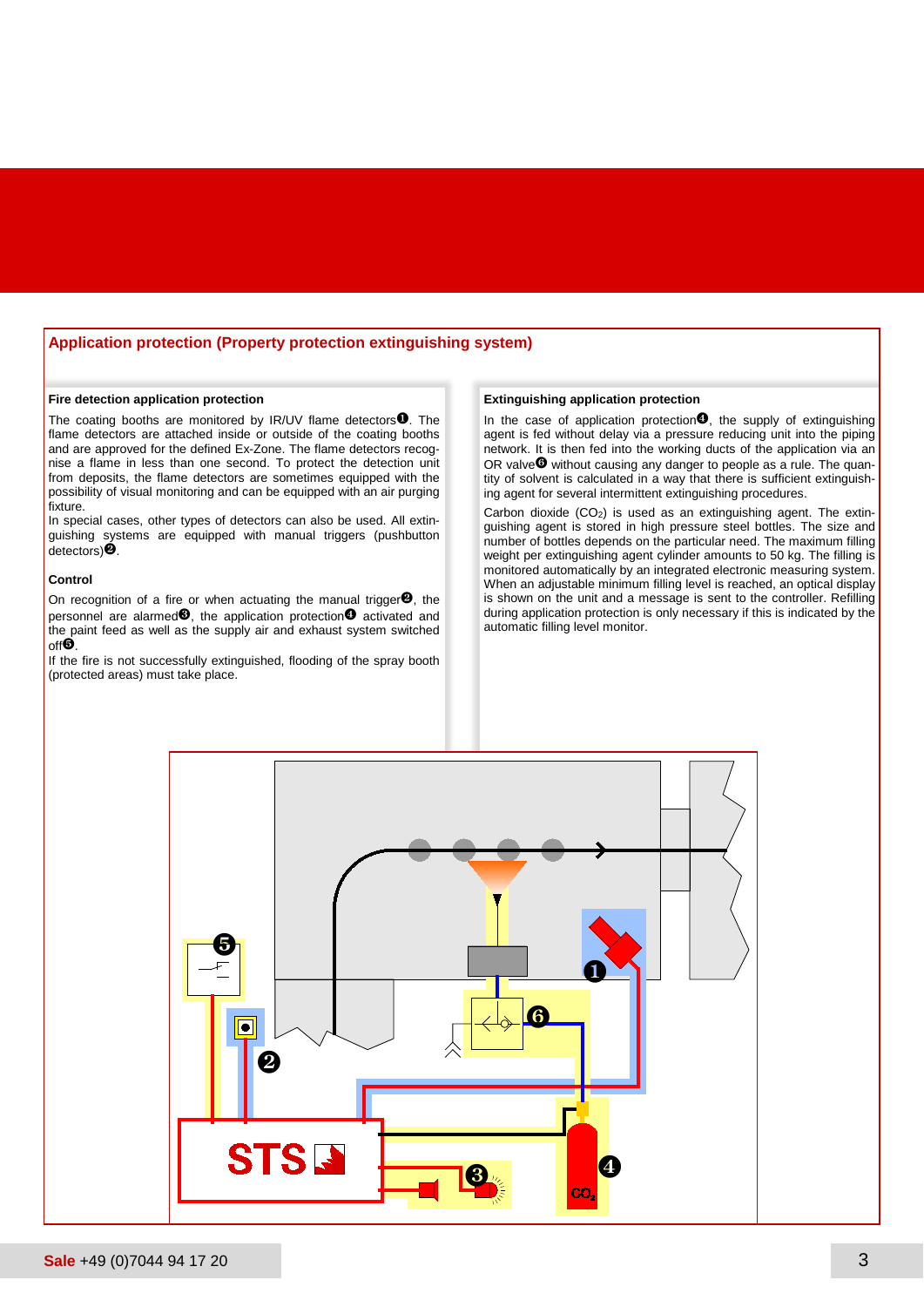# **STS SE BRANDSCHUTZ**

### **Extinguishing Systems Spray Booth**

### **Extinguishing system spray booth (Flood extinguishing system)**

### **Fire detection Booth**

In addition to fire detection for the application protection, heat detectors $\bullet$  are also installed in the protected areas if the extinguishing system spray booth is used.

### **Control**

The control procedure takes place like that for application protection $\bullet$ , only instead of the delay-free application protection complete flooding of the protected areas $\bullet$  is activated after the expiry of the prewarming time $\mathbf{\Theta}$ .

### **Flooding**

In the case of systems in which persons could be present in the extinguishing area and the solvent  $CO<sub>2</sub>$  is used, an electro-pneumatic delay installation $\mathbf \Theta$  is required to trigger the system (BGR 134). This installation should prevent triggers by external influences (e.g. lightning), that can put a purely electronic delay installation out of action. In this case, there could be the risk of fatal personal injury. Likewise, a second pneumatic alarm installation $\mathbf{\Theta}$  is used.

The extinguishing agent in Stage 2 (flooding) is fed via high pressure steel lines to the extinguishing area. The extinguishing agent is distributed through nozzles with protective caps, which are preferably installed in the roof area of the protected property.

If different extinguishing areas are possible due to spatial separation, the extinguishing system can also be implemented as a multi-area system. In the case of a multi-area system, the supply of solvent can be reduced with respect to the entire systems.

The extinguishing agent line can, for example, during maintenance work in the booth, be connected to a monitored shutoff valve.

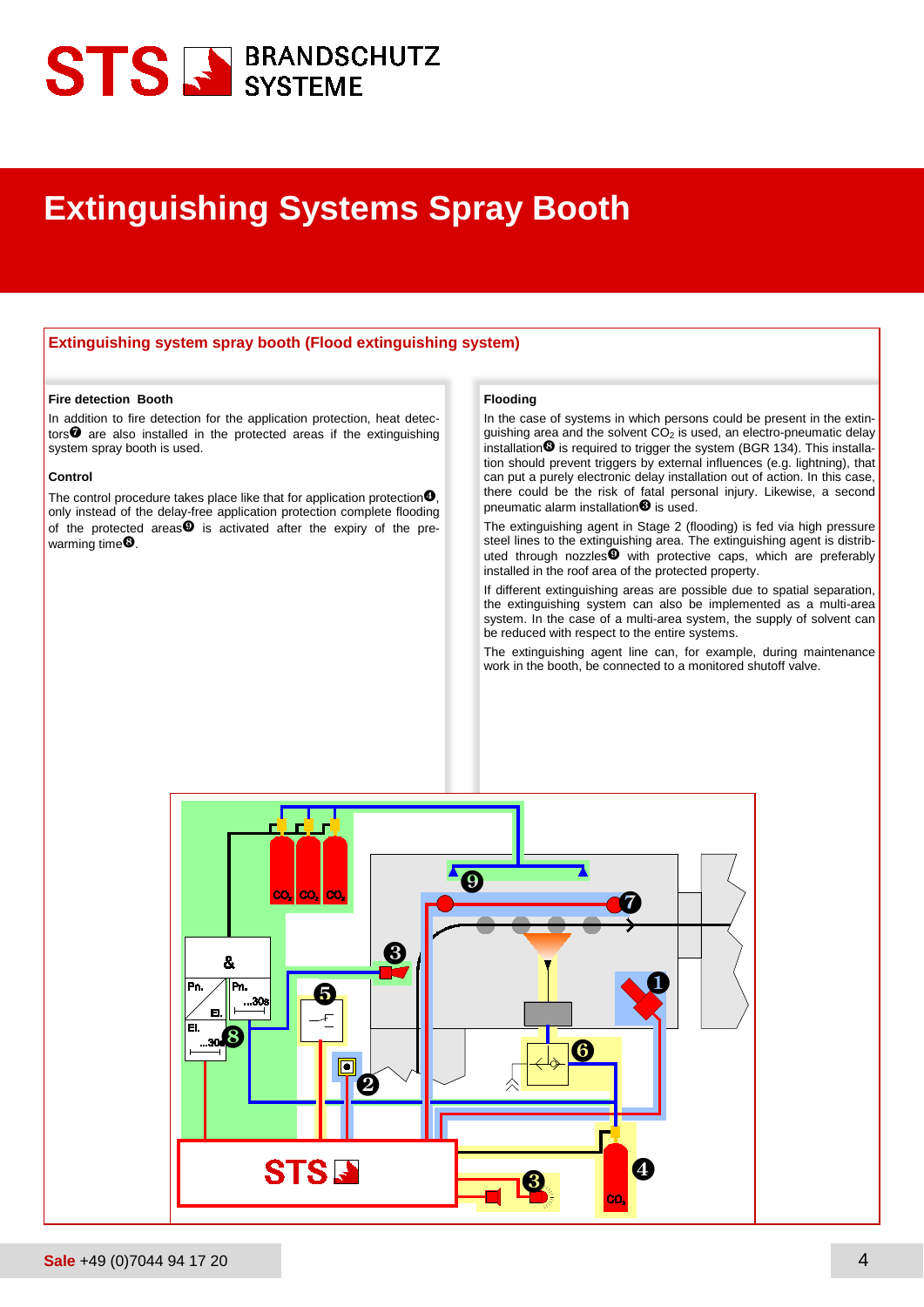### **Standard requirements**

**Extract from DIN EN 50176:2010-04 "Stationary electrostatic application equipment for ignitable liquid coating material"**

**5.2** Requirements on spray systems in Category 3G Table 2

5.2.5 Locally-acting automatic extinguishing system <sup>c)</sup> for Types B-L,

C-L and D-L<br><sup>c)</sup> A locally-acting automatic extinguishing system is not necessary if spray systems of Category 2G of Types B-L, C-L and D-L in explosion-endangered areas of Zone 2 are used exclusively.

**5.2.5** Locally-acting automatic extinguishing systems

Electrostatic spray systems must be equipped with locally-acting automatic fire extinguishing systems that can be triggered without delay in case of a fire. As soon as the extinguishing system is triggered, the high voltage supply, the coating material feed and the compressed air must be switched off automatically.

EN 13478 is to be observed.

...

REMARK Locally-acting extinguishing systems (permanently installed, extinguishing systems assigned to the property) should effectively protect the endangered area between the coating material outlet and the workpiece in addition to a room protection system.

**6.3** Checking the stationary equipment

6.3.10 Effectiveness of the locally-acting fire extinguishing systems

### **Extract from DIN EN 12215:2010-06 "Coating plants - Spray booths for application of organic liquid coating materials"**

#### **5.7.1** Fires

All spray booths into which combustible organic material is sprayed are to be equipped with a manual or automatic actuating fire extinguishing system.

... The installation of an automatic fire extinguishing installation depends on the size of the spray booth, the presence of operating personnel and the danger through fires (type of coating materials, spray procedure). EN 13478 is to be taken into account.

Automatic fire detection installations are required in the spray booths for automatic spray installations. In the case of a fire, the technical ventilation must stop through self-actuation, the feed of fluid organic coatings materials interrupted and, if applicable, the fire dampers closed.

Spray booths for locally-installed (automatic) electrostatic spray systems must be equipped with automatic fire extinguishing systems (see EN 50176).